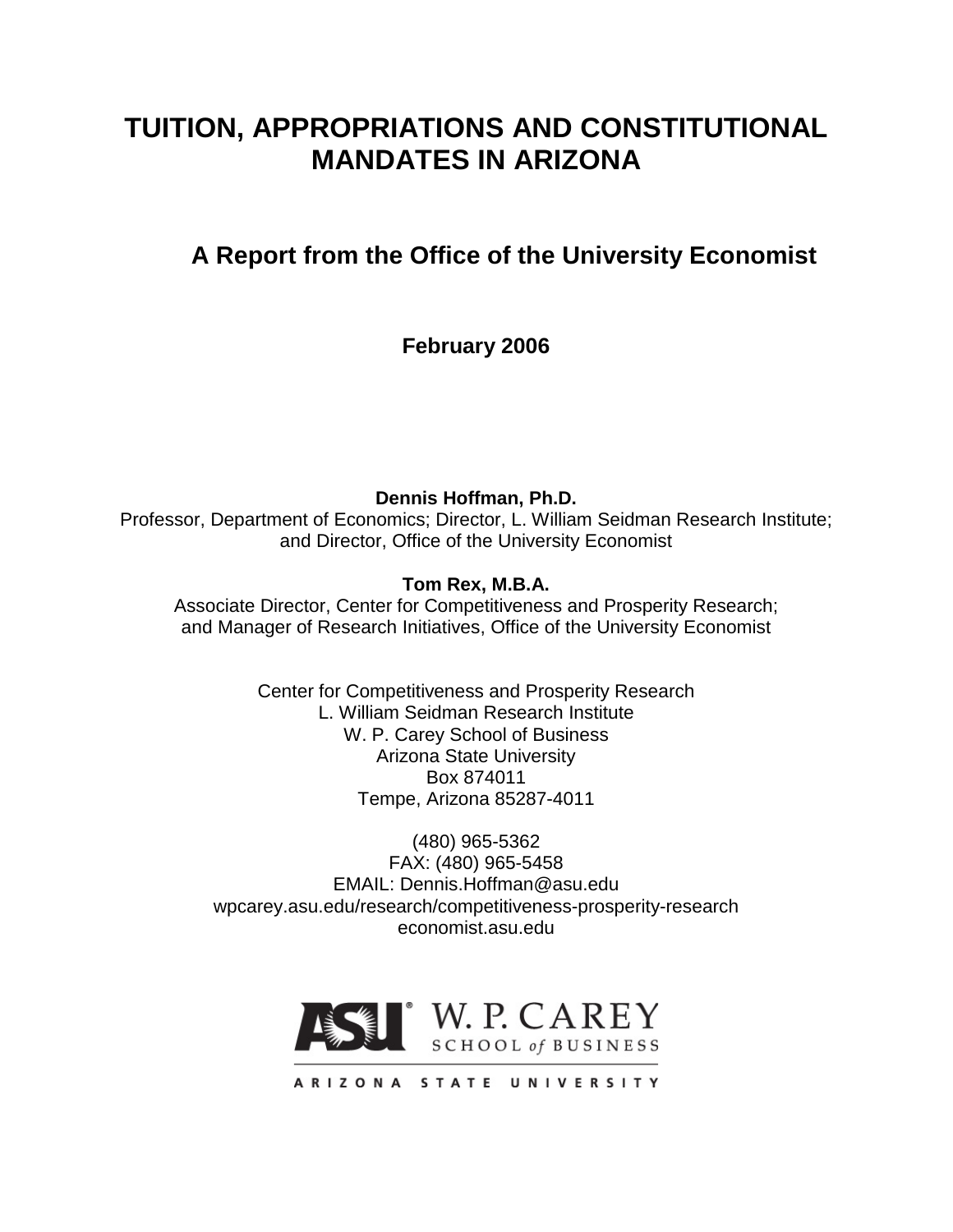## **TABLE OF CONTENTS**

| Summary                                                         |    |
|-----------------------------------------------------------------|----|
| <b>Constitutional And Statutory Mandate</b>                     |    |
| Background and Context                                          |    |
| Re-examining the Interpretation of "As Nearly Free as Possible" | 14 |
| Conclusion                                                      | 16 |

# **LIST OF TABLES**

| 1. Change in State Government Appropriations                                                | 10 |
|---------------------------------------------------------------------------------------------|----|
| 2. A Comparison of the Finances of Arizona State University and the Average of 45 Senior    | 11 |
| Public Institutions, 2003-04                                                                |    |
| 3. Simulation Results for Arizona State University, 2003-04                                 | 12 |
| 4. A Comparison of the Finances of Arizona State University and the University of Michigan, | 13 |
| 2003-04                                                                                     |    |

# **LIST OF CHARTS**

| 1. Annual Percent Change in Consumer Price Index and Higher Education Price Index                                                                                           | 3              |
|-----------------------------------------------------------------------------------------------------------------------------------------------------------------------------|----------------|
| 2. Undergraduate Tuition at Arizona State University Adjusted by the Higher Education Price<br>Index                                                                        | 4              |
| 3. Average Resident Undergraduate Tuition at Public Four-Year Universities Adjusted by the<br><b>Higher Education Price Index</b>                                           | 5              |
| 4. Resident Undergraduate Tuition and Mandatory Fees 50-State Comparison of Senior Public<br>Universities, 2005-06                                                          | $\overline{7}$ |
| 5. State Appropriation for Arizona State University Per Full-Time-Equivalent Student Adjusted<br>by the Higher Education Price Index                                        | 8              |
| 6. State and Local Government Appropriation Per Full-Time-Equivalent Student at All Public<br>Institutions of Higher Education Adjusted by the Higher Education Price Index | 9              |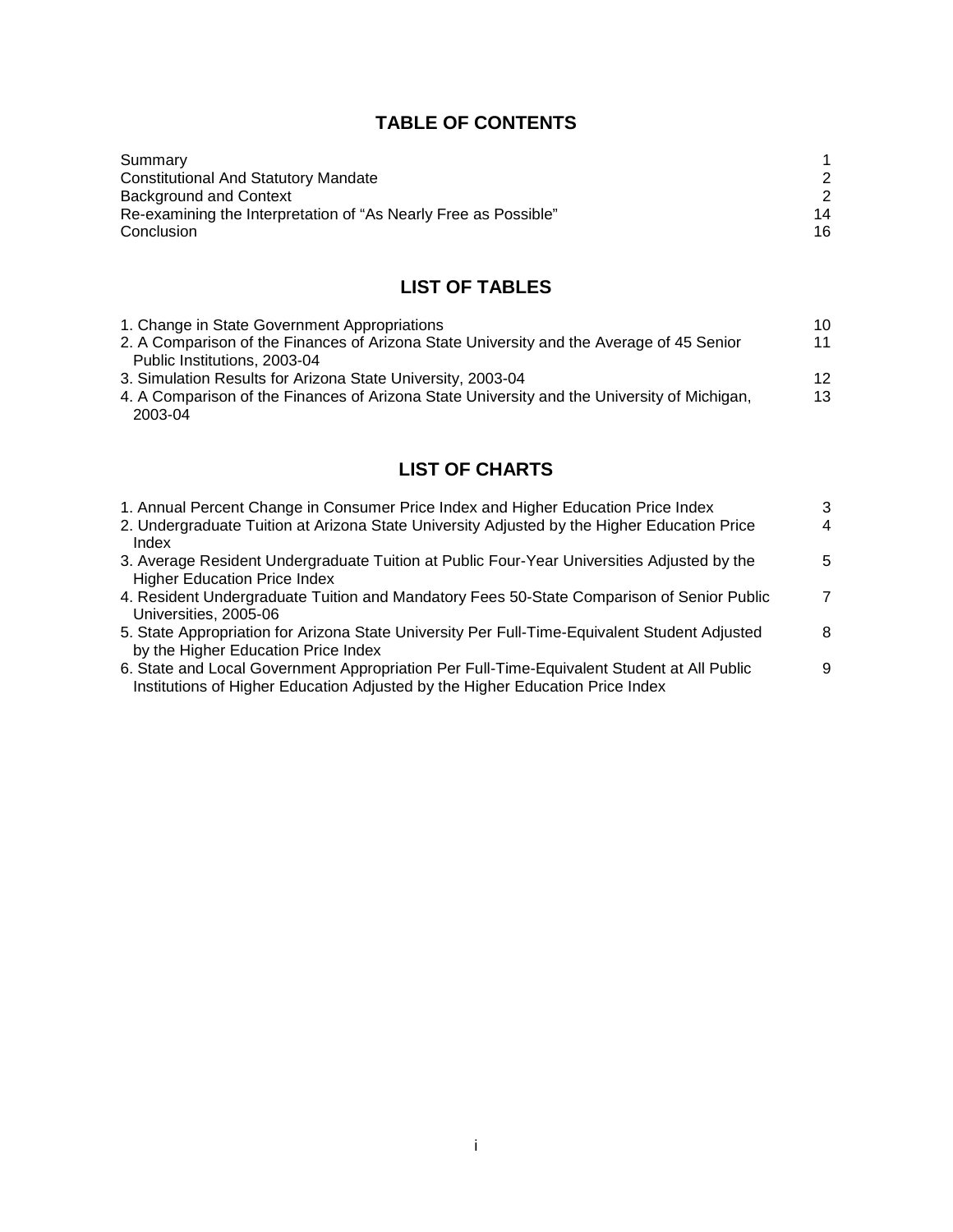#### **SUMMARY**

The Arizona Constitution specifies that university instruction shall be as nearly free as possible. The Arizona Supreme Court in 1935 interpreted this to mean that fees could be neither excessive nor unreasonable. The Arizona Board of Regents (ABOR) considers resident undergraduate tuition that is among the lower one-third of the 50 states' senior public institutions to meet these criteria. Resident undergraduate tuition at each of the three state universities currently is in the middle of the lower one-third of these senior public institutions.

The current ABOR policy is only one of many possible interpretations of fees being neither excessive nor unreasonable. Since societal benefits accrue from an educated populace, public support for higher education in the form of general fund appropriations can be justified. In fact, the Arizona Constitution specifies that the Legislature shall make appropriations not only for the maintenance of all public educational institutions, but for their development and improvement as well. This provision coupled with the stipulation that tuition shall be nearly free suggests that, according to the authors of the Arizona Constitution, the primary obligation for funding higher education should reside with the Legislature rather than with the student.

Detailed analyses of the levels of tuition and public-sector appropriation in Arizona yield several conclusions:

- Tuition increases from today's modest levels could occur without violating the terms of the "neither unreasonable nor excessive" mandate. The rationale for raising tuition stems from detailed comparisons with other schools and with references to the literature on the costs and private benefits of higher education, in light of the financial support for university students that is available, the massive private returns that accrue, the correlation between high private returns and quality education, and the increasing costs of quality education.
- Public appropriations, especially for Arizona's traditional four-year universities, have not advanced at a rate that allows the state to serve a growing student population while competing for resources in the increasingly costly higher-education marketplace. This suggests that the state has not met its obligation to provide for "development and improvement" of the public university system as mandated by the Arizona Constitution. The declining public support is occurring despite increasing evidence that investments in higher education yield quantifiable societal returns in addition to the widely recognized private financial returns.
- Any increases in tuition likely would be accompanied by enhancements to programs that assure financial access by all academically qualified residents, thereby remaining consistent with the "nearly free" intent of the Arizona Constitution.

Simulations based on national averages reveal the precise amounts of tuition and appropriation increases that can take place when expenditure levels are benchmarked against peer and aspirant peer schools. The simulations offer a framework for comparing costs and expenditures at levels that are neither excessive nor unreasonable but position Arizona's university system at funding levels that will enable it to deliver on the promise of a high-quality education for the state's burgeoning university-age population.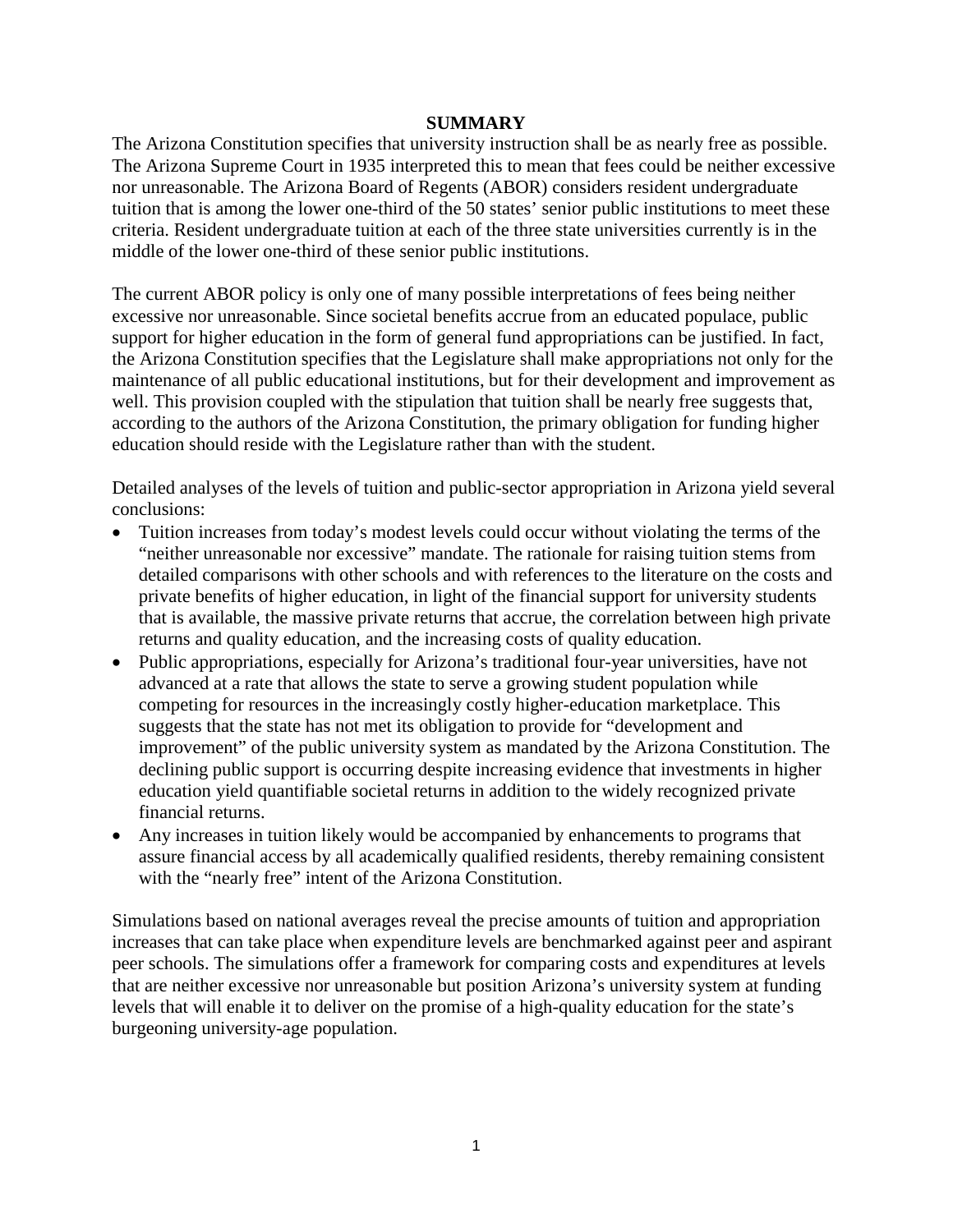## **CONSTITUTIONAL AND STATUTORY MANDATE**

Two sections of the Arizona Constitution address the two major funding sources of state universities. Tuition and fees (hereafter referred to as tuition) is covered in Article 11, Section 6:

"The university and all other state educational institutions shall be open to students of both sexes, and the instruction furnished shall be as nearly free as possible." Government appropriation is covered in Article 11, Section 10:

"… the legislature shall make such appropriations, to be met by taxation, as shall insure the proper maintenance of all state educational institutions, and shall make such

special appropriations as shall provide for their development and improvement." Thus, the Legislature has a constitutional mandate to provide funding to the universities beyond a minimal level needed to maintain the universities. However, the constitution provides no specific guidance regarding the determination of the level of appropriation needed.

Similarly, no specific guidance is given regarding the interpretation of instruction being "as nearly free as possible." A 1935 Arizona Supreme Court decision held that the constitutional requirement is not violated if fees are neither excessive nor unreasonable.

A more recent (May 11, 1999) Arizona Attorney General (AG) Opinion (No. I99-011) more broadly addresses the issue of the setting of university tuition, particularly discussing the clause "as nearly free as possible." It notes that the definitions of "excessive" and "unreasonable" cannot be determined as a matter of law, but rather is a factual inquiry. Based on statute and legal opinion, an undefined word is to be given its ordinary definition:

- excessive: exceeding the usual, proper, or normal
- unreasonable: evidencing indifference to reality or appropriate conduct

(definitions as provided in the AG opinion). Such standards are necessarily subjective.

The setting of tuition was delegated by the Legislature (Arizona Revised Statutes 15-1626) to the Arizona Board of Regents (ABOR). Differentiation is to be made between residents and nonresidents and between undergraduate and graduate students. The ABOR considers a variety of factors in setting tuition, including availability of student financial aid, student demographics, and the per-student cost of education at Arizona's universities. As a test of its reasonableness, tuition in Arizona is compared to tuition at other public universities.

Two groups established by the ABOR — the Commission on Student Costs and Financial Assistance (1994) and the Study Group on the Tuition Setting Process (1996) — rendered the opinion in 1998 that the existing ABOR policy that maintained Arizona resident undergraduate tuition in a position within the lower one-third of resident tuition among the 50 states' senior public institutions was consistent with the constitutional charge that instruction be "as nearly free as possible."

## **BACKGROUND AND CONTEXT**

The constitution provides a dual mandate: to keep tuition affordable and to maintain quality by relying on appropriations from state tax collections to maintain and improve the quality of education of the system. However, the lack of precision in the mandate leaves unanswered questions: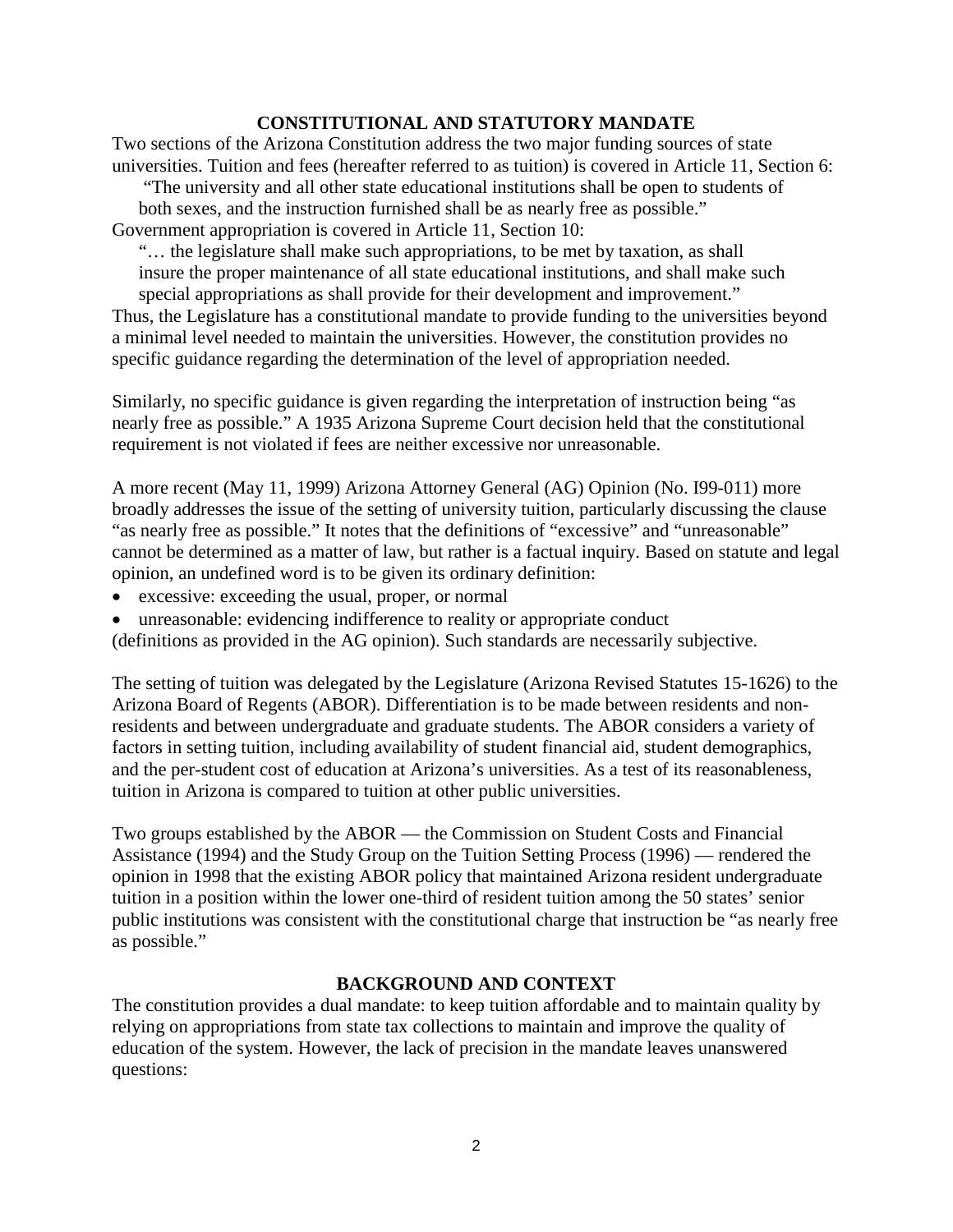- What is the overall benchmark for "nearly free" tuition and should it be established on a "relative" basis in comparison with tuition at other universities or on an "absolute" basis in comparison with the overall returns that higher education delivers?
- Has the state met its constitutional obligation with respect to providing for the "development and improvement" of the university system, delivering a quality of education aspired by most Arizonans?

An examination of the trends in tuition and appropriations can provide context for addressing these basic questions.

### **Tuition**

Since the mid-1970s, tuition at Arizona universities has increased in all but two years. An annual increase in tuition is necessary because the costs of providing an education are constantly rising. Inflation, as measured by the Consumer Price Index (CPI), has occurred in each of the last 50 years. In most years (all but six of the last 29), the Higher Education Price Index (HEPI) has increased more than the CPI (see Chart 1). [1](#page-4-0) Since 1983, the HEPI has advanced at an average of





Source: Commonfund Institute and U.S. Bureau of Labor Statistics.

<span id="page-4-0"></span><sup>1</sup> HEPI measures the average relative level in the prices of a fixed market basket of goods and services purchased by colleges and universities each year through current fund educational and general expenditures excluding expenditures for research. It is a tool enabling schools to determine increases in funding necessary to maintain real purchasing power and investment. It is related to, but distinct from CPI.  $\overline{a}$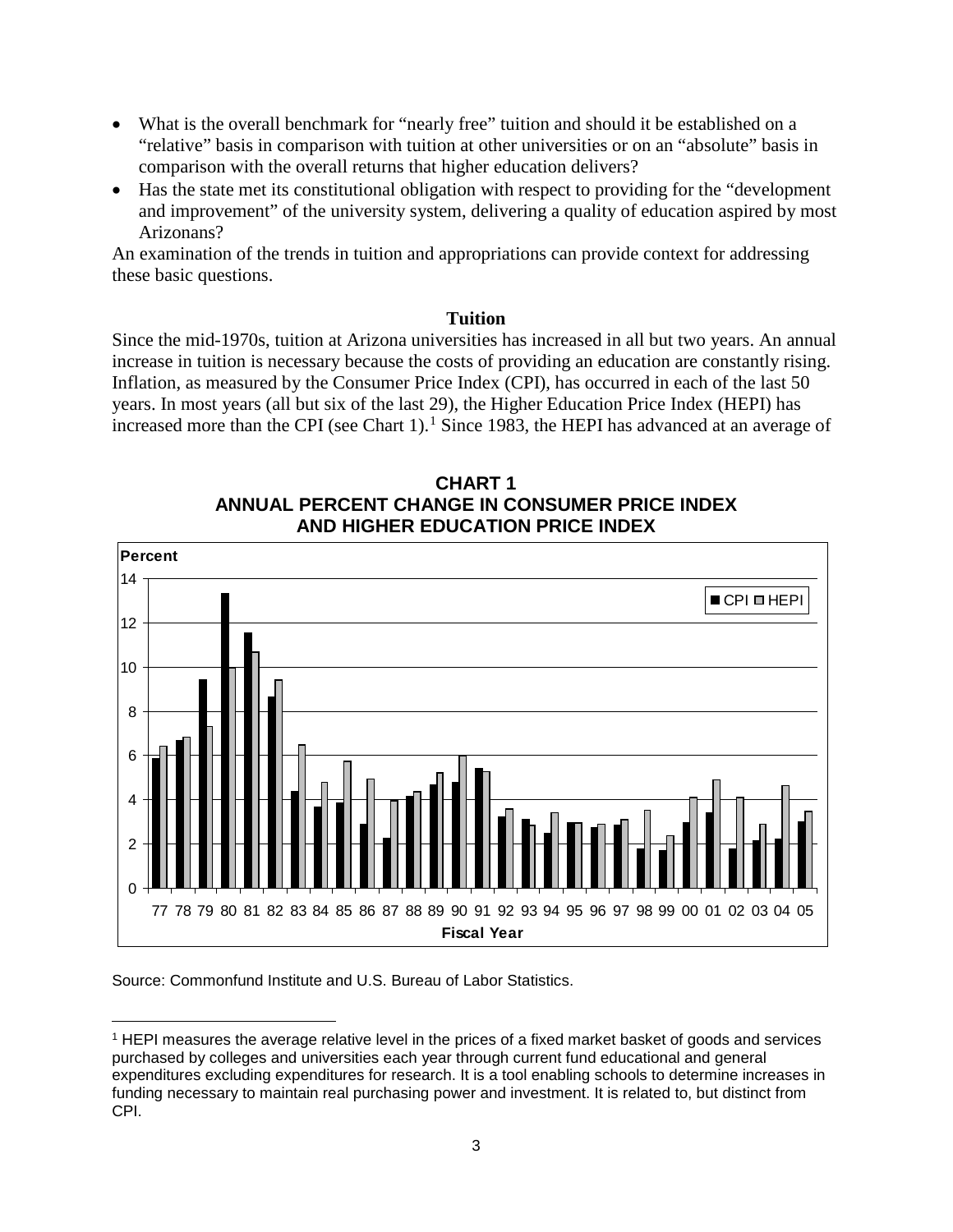just more than 1 percentage point a year more than the CPI, with the CPI increase greater than the HEPI rise in just three years, all by marginal amounts.

Resident and non-resident tuition at Arizona State University adjusted by the HEPI is depicted in Chart 2. Despite recent increases, the average annual real rise in resident undergraduate tuition at ASU has been about 3 percent over the last 30 years (less than 2 percent per year in the first 28 of those years). Non-resident tuition has grown slightly more rapidly.

This real rise in tuition at ASU is similar to that experienced nationally. Average inflationadjusted tuition at public four-year universities in Arizona is compared to the national average in Chart 3. Large increases in tuition in recent years followed several years of nearly flat levels, both in Arizona and nationally.

Professor Paul Courant, in a recent (November 2005) presentation at a Chicago Federal Reserve Bank symposium, explains rising tuition in the context of inherently rising costs of the university enterprise:



## **CHART 2 UNDERGRADUATE TUITION AT ARIZONA STATE UNIVERSITY ADJUSTED BY THE HIGHER EDUCATION PRICE INDEX (2004-05 = 100)**

Source: Office of Institutional Analysis at Arizona State University and Commonfund Institute.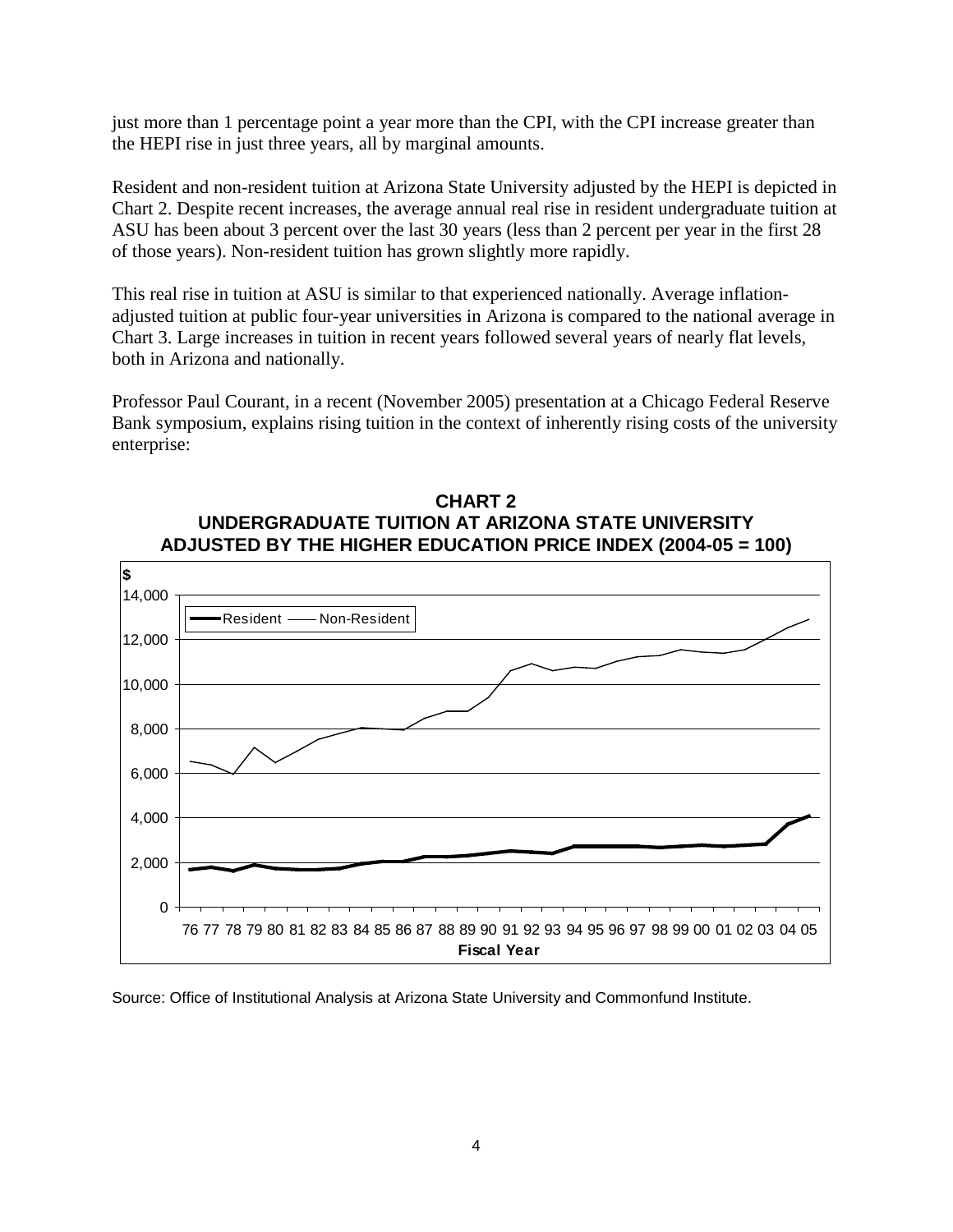**CHART 3 AVERAGE RESIDENT UNDERGRADUATE TUITION AT PUBLIC FOUR-YEAR UNIVERSITIES ADJUSTED BY THE HIGHER EDUCATION PRICE INDEX (2004-05 = 100)**



Source: National Center for Educational Statistics and Commonfund Institute.

 $\overline{a}$ 

- Universities face structural challenges in keeping pace with the productivity gains observed in many businesses while confronted with labor-market pressures to pay market-driven salaries because quality is maintained by high labor intensity.<sup>[2](#page-6-0)</sup>
- The "conservatory nature" of universities prevents them from pursuing the private sector's efficiency-enhancing "innovation as substitution" model. For example, Courant notes that "UM (the University of Michigan) needs to maintain and analyze far more information about 1957 than GM (General Motors) needs to retain about 1957 Chevys.")

Universities face pressure to incorporate costly "cutting-edge" technology. Courant concludes that given these cost pressures, the high rate of private return that degree holders realize, and the societal benefits that accrue from college graduates, universities will probably grow faster than an average goods producing industry.

<span id="page-6-0"></span><sup>&</sup>lt;sup>2</sup> Industries that are service oriented and where quality is measured by service provided will be challenged to raise productivity at a pace matched by other industries. As William Baumol noted, a higher faculty-student ratio is seen as a measure of university quality. But, in other industries, increases in output per worker are pursued relentlessly.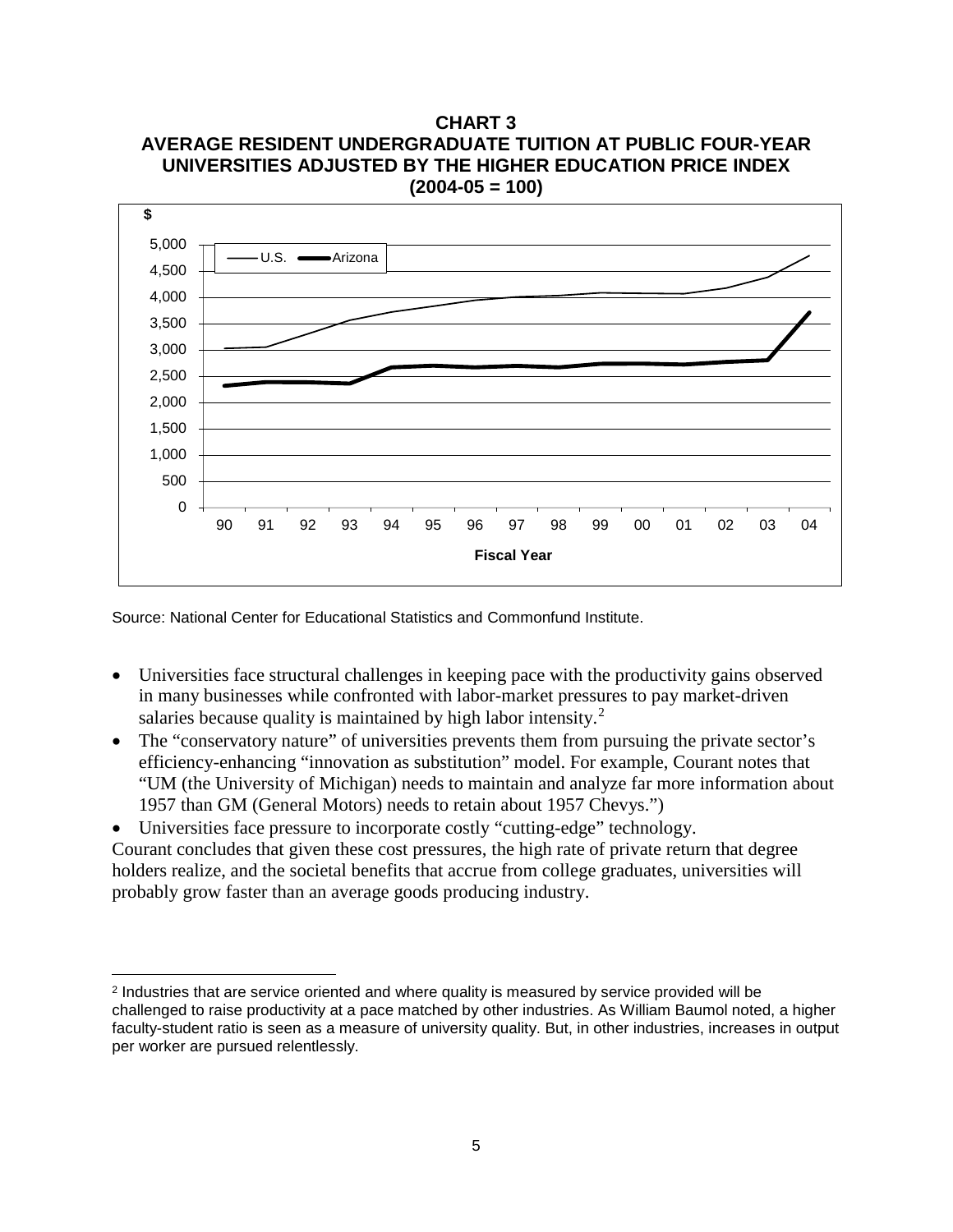While Courant's arguments provide a basis for increasing tuition, the level at Arizona's universities remains well below those at comparable institutions across the nation. As seen in Chart 3, average tuition in Arizona relative to the U.S. average has ranged over 15 years from 22 percent lower in 1991 and 2004 to 36 percent less in 2003.

According to the ABOR, the annual average increase in tuition among a 50-state peer group was 9 percent over the last five years and 7 percent over the last 10 years. Prior to the sharp increase in resident undergraduate tuition at ASU in 2003-04 and 2004-05, its figure had ranked at the bottom of the states. Despite this recent jump, tuition at ASU, UA and NAU remains firmly among the bottom third in the nation among the 50 states' public institutions used by the ABOR (see Chart 4). Resident undergraduate tuition at ASU, UA and NAU in 2005-06 was about 30 percent less than the national average of the 50 universities and about 62 percent less than the most expensive university.

## **Appropriation**

While ASU tuition has increased on an inflation-adjusted basis, the real state appropriation for ASU per FTE student has been up and down over time, with the 2003-04 and 2004-05 figures being the lowest since at least 1975-76 (see Chart 5). Following five consecutive years of inflation-adjusted decreases ranging from 3 to 10 percent per year, the real appropriation per FTE student rose less than 1 percent in 2004-05. The cumulative inflation-adjusted change through 2004-05 in ASU's per-student appropriation ranged from decreases of 7 percent from the 1975-76 and 2002-03 levels to a drop of 38 percent from the 1985-86 figure.

The appropriation per FTE student at ASU is considerably less than that of the average ABOR comparable university. Using the latest (preliminary 2003-04) data from the NCES, ASU ranked 30th among the 45 institutions for which data are available, with a figure 23 percent less than the average of these institutions.

The NCES has complete data on state and local government appropriations per FTE student at public institutions of higher education (including community colleges) only through 2000-01. Real per-student state and local government appropriations have fluctuated by year but were lower in 2001 than in the mid-1980s nationally and in Arizona. Per-student appropriations in Arizona ranged from 1 to 15 percent less than the national average (see Chart 6).

## **State Support for Traditional Four-Year Public Universities**

One way of gauging the state's progress toward meeting its constitutional obligation for promoting the development of higher education is a simple comparison of state appropriations through time, adjusted by a measure of potential student population. The Center for the Study of Education Policy at Illinois State University annually produces "the Grapevine report," which contains detailed data on the amount of state government appropriations that have been allocated to higher education, by state for each individual campus. Historical data span the period 1960 to  $2005.<sup>3</sup>$  $2005.<sup>3</sup>$  $2005.<sup>3</sup>$ 

<span id="page-7-0"></span><sup>&</sup>lt;sup>3</sup> The Grapevine report provides an incomplete picture of the total amount of funding provided to higher education in each state since local government funding (often allocated to community colleges) is not included. However, assuming that state government tax dollars are the primary source of support of state public universities, the Grapevine report does provide a basis for comparing how states support traditional  $\overline{a}$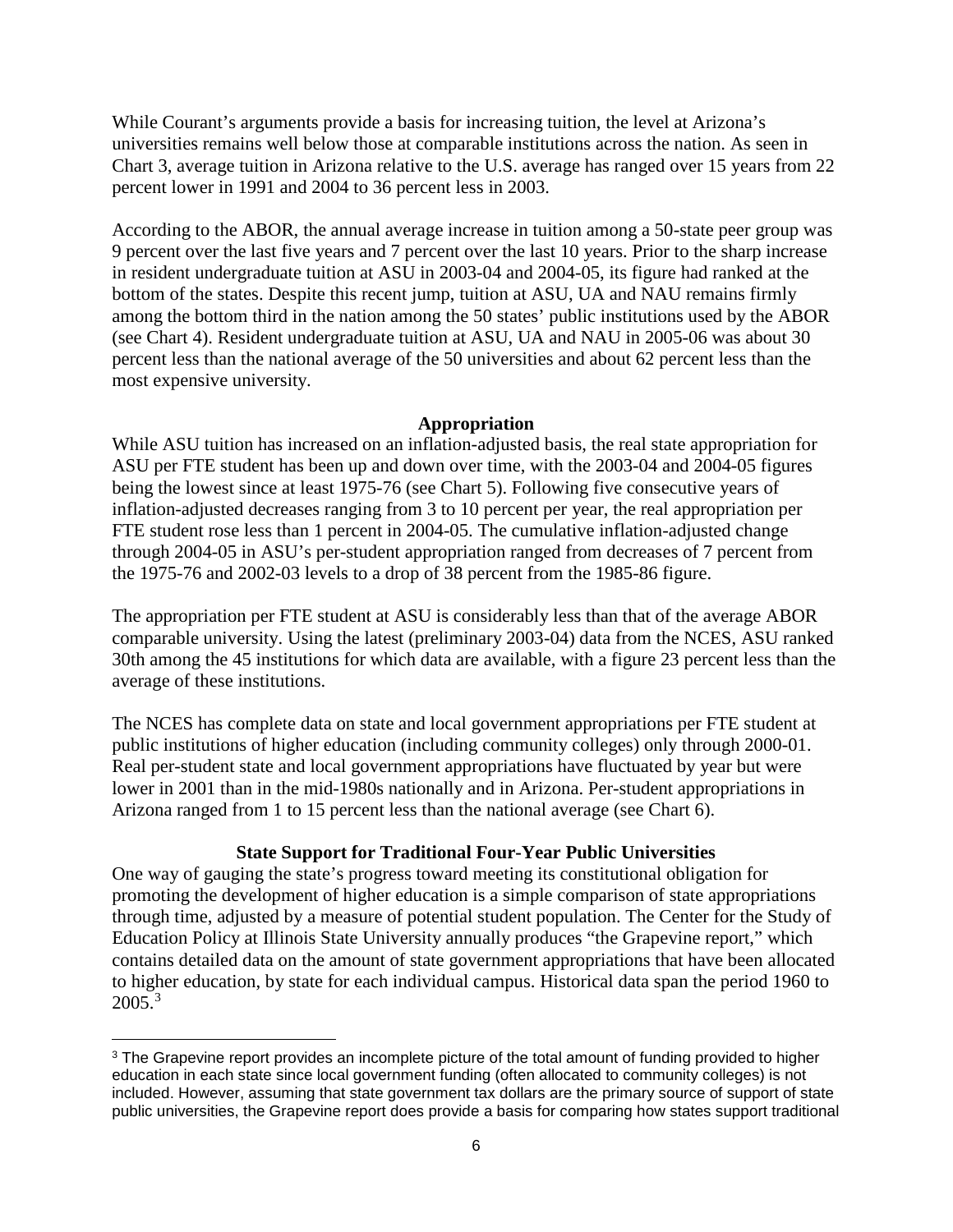

**CHART 4 RESIDENT UNDERGRADUATE TUITION AND MANDATORY FEES**

Source: Arizona Board of Regents.

 $\overline{a}$ 

four-year public universities — especially if the comparisons are based on change in funding through time rather than on absolute levels of support.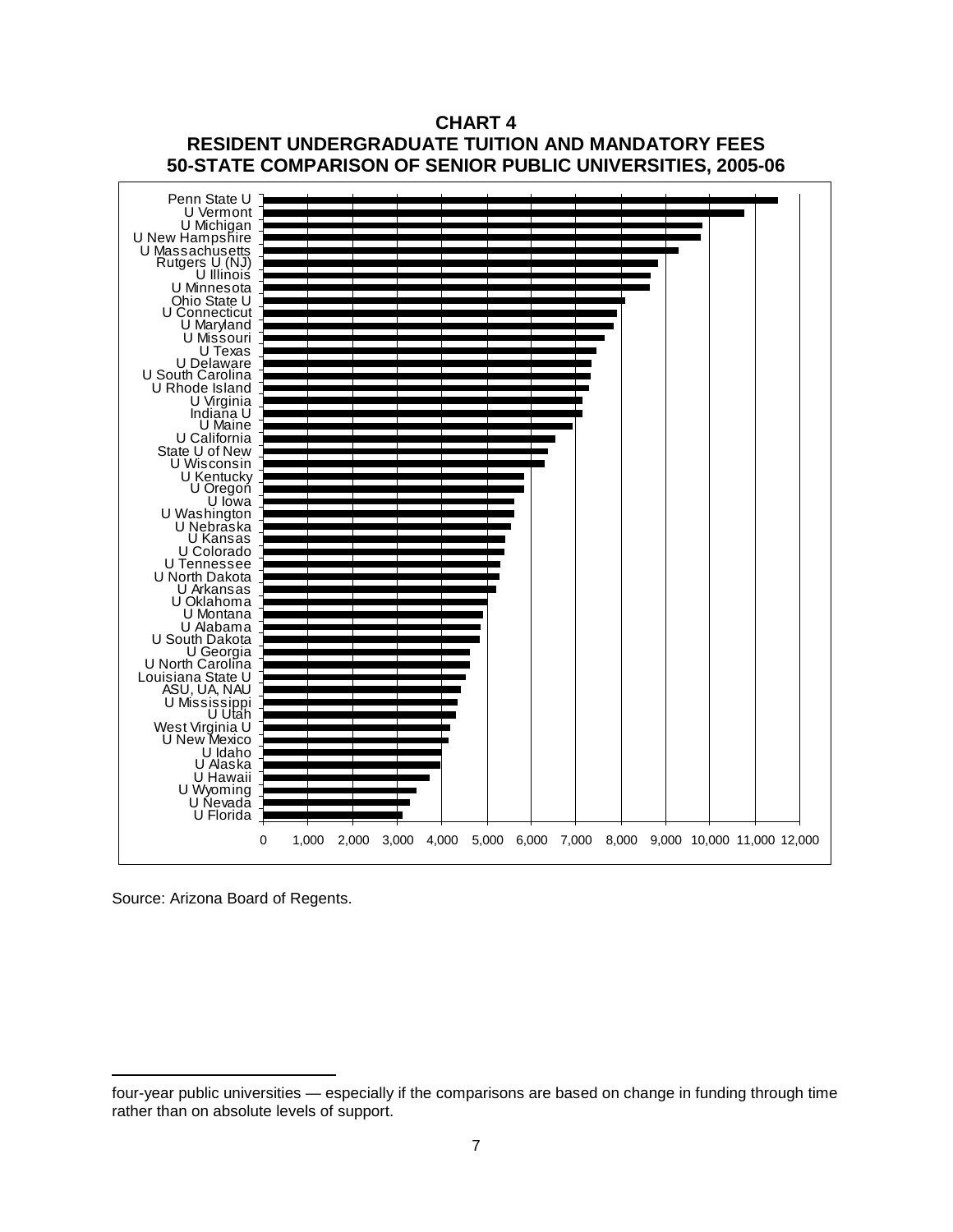**CHART 5 STATE APPROPRIATION FOR ARIZONA STATE UNIVERSITY PER FULL-TIME-EQUIVALENT STUDENT ADJUSTED BY THE HIGHER EDUCATION PRICE INDEX (2004-05 = 100)**



Source: Office of Institutional Analysis at Arizona State University and Commonfund Institute.

The Grapevine report also aggregates state government funding for higher education by state, with adjustments for total state population and total state personal income. The most recent data from the report reveal that the total amount of state funding for higher education in Arizona grew by 39 percent from 1995-96 to 2005-06, ranking 31st highest among the states. In 2005-06, Arizona ranks 39th on funding per dollar of personal income and 45th on funding per capita.[4](#page-9-0)

Rather than use broad measures such as total population to compare state appropriations from the Grapevine report, data on the relative numbers of university-age people in each state provide a better benchmark for normalizing state appropriations and help provide context for determining whether Arizona has met its appropriation obligation. The analysis uses both aggregate state data and institutional data for the list of schools used by the Arizona Board of Regents in tracking resident undergraduate tuition.

The top panel of Table 1 provides 20- and 40-year comparisons of state support for higher education in Arizona to the rest of the nation using the growth in total state appropriations adjusted for the growth in the university-aged population. The bottom panel of Table 1 offers the comparison based on 47 of the 50 campuses (Grapevine did not present data in a manner that allowed identification of the ABOR comparable school for California, Idaho, and New York)

 $\overline{a}$ 

<span id="page-9-0"></span><sup>4</sup> The amount of local funding for community colleges is not included in the report so the numbers reflect state support for higher education, primarily the intensity of support for state four year public universities.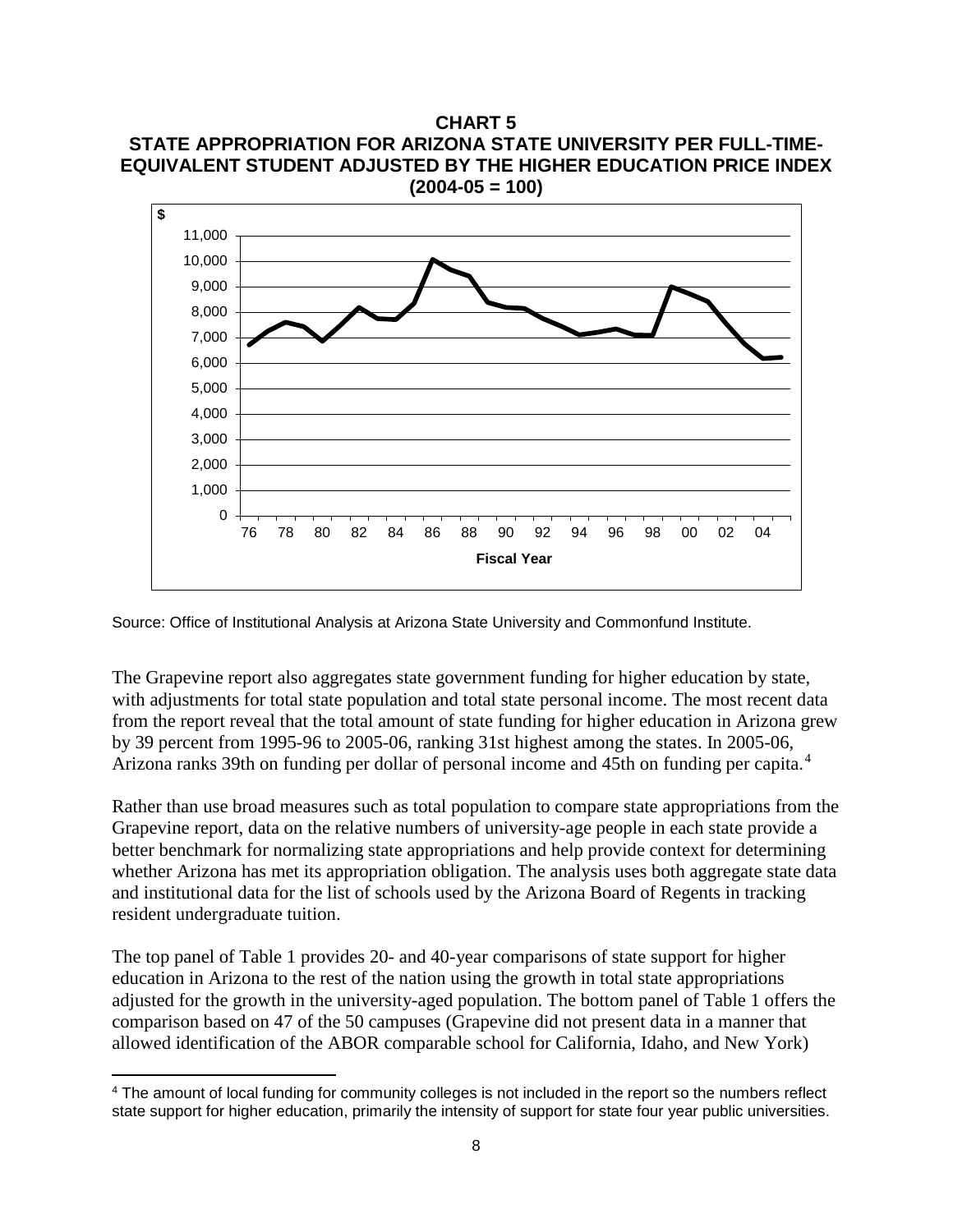

Source: National Center for Educational Statistics and Commonfund Institute.

used for the annual tuition comparison. For illustration, ASU's Tempe campus is used to represent Arizona in the bottom panel comparisons.

Before any adjustment, the overall rate of growth in state government support for higher education in Arizona generally has been greater than in the average state as measured by both aggregate state appropriations and by support for ASU relative to the peer institutions. However, after adjusting for the size of the college-age population, the pace of growth in state support in Arizona has been quite low, a reflection of the explosive growth that has taken place in the university-age population in Arizona. Over both time periods and on both measures — aggregate state appropriations and appropriations at ASU relative to the peer institutions — Arizona ranks among the bottom 10 states on state appropriations for higher education at traditional four-year public universities per university-age resident.

## **Overall Higher Education Finance**

Historical context, comparisons with other states, and controls for costs and demographic pressures can provide some perspective on whether the dual constitutional mandate has been met, but questions remain: Just how much should be spent to achieve quality educational outcomes at a school like Arizona State University? Has adequate funding through tuition revenues and state appropriations been provided?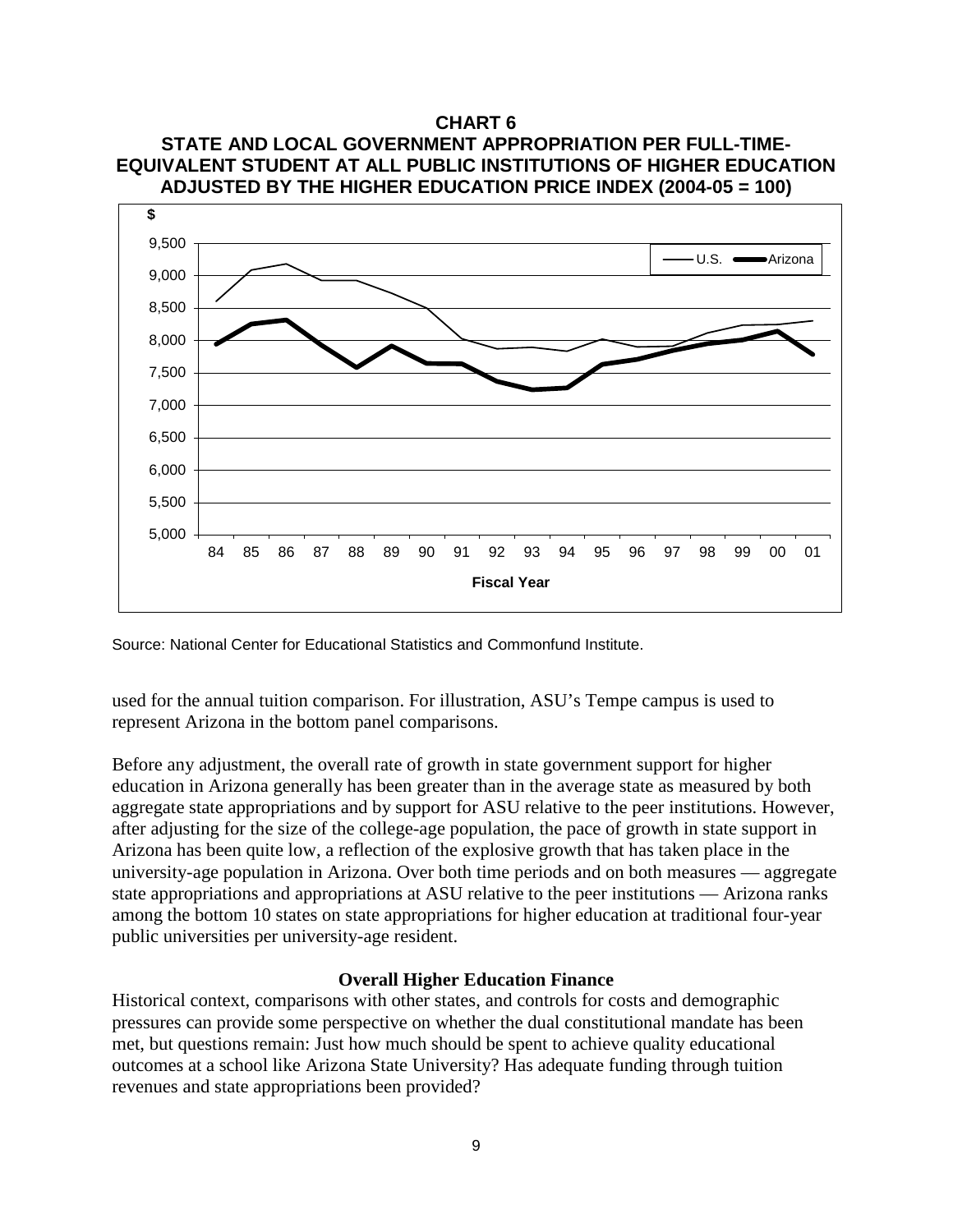## **TABLE 1 CHANGE IN STATE GOVERNMENT APPROPRIATIONS**

|                                                         | Arizona             | <b>Average State</b> | Arizona Rank |
|---------------------------------------------------------|---------------------|----------------------|--------------|
|                                                         | <b>State Totals</b> |                      |              |
| Unadjusted, 1985 to 2005                                | 4.5%                | 3.4%                 | 16           |
| Unadjusted, 1965 to 1985                                | 8.9                 | 8.5                  | 20           |
| Per University-Age Resident, 1985 to 2005               | 1.4                 | 3.3                  | 46           |
| Per University-Age Resident, 1985 to 2005               | 5.8                 | 8.2                  | 50           |
| Arizona State University Relative to Peer Institutions* |                     |                      |              |
| Unadjusted, 1985 to 2005                                | 4.5                 | 3.8                  | 13           |
| Unadjusted, 1965 to 1985                                | 4.8                 | 6.2                  | 41           |
| Per University-Age Resident, 1985 to 2005               | 1.4                 | 3.2                  | 41           |
| Per University-Age Resident, 1985 to 2005               | 1.9                 | 6.1                  | 47           |

\* Data were not available for the peer institution in three states: California, Idaho and New York.

Source: Appropriations data from the Center for the Study of Education Policy at Illinois State University ("the Grapevine report"). University-age population data estimated from decennial census population counts of the U.S. Census Bureau and secondary school enrollments from the National Center for Educational Statistics.

An understanding of the overall educational finance picture can be informed by an analysis of the per-student revenues and costs at a list of relevant comparison schools. For illustration, the list of senior public institutions monitored by the ABOR to establish the funding targets for ASU is used in this discussion. The NCES provides data on 4[5](#page-11-0) of the universities listed by ABOR.<sup>5</sup> Similar exercises could be conducted for any particular list of schools, such as peers or aspirant peers.

Table 2 summarizes the information available for the key revenue and expenditure categories. Among the 45 universities, expressed on a full-time-equivalent student basis, ASU ranked just below the middle at 24th on total tuition and fees.<sup>[6](#page-11-1)</sup> Per FTE student, ASU ranked 30th on state and local government appropriations and 41st on other revenues. ASU ranked similarly low on per FTE expenses, with ranks of 33rd on instructional support, 19th on academic support, 38th on student services, 30th on institutional support, and 38th on other expenses.

In each category except academic support, the figure for ASU was at least 12 percent less than the average of the ABOR comparable universities. Overall, ASU received and spent 19 percent less than the comparison schools. The total instruction-related expenditure as a share of appropriation plus tuition was 94.7 percent for ASU and 95.6 percent for the average of the other schools. Tuition as a share of the combined revenue was 45.6 percent for ASU and 42.4 percent for the comparison group.

 $\overline{a}$ 

<span id="page-11-0"></span><sup>5</sup> Financial data were not available for five of the ABOR comparable universities — those in Connecticut, Delaware, New Jersey, North Carolina and Pennsylvania, four of which are among the 13 schools with the highest undergraduate tuition listed in Chart 4.

<span id="page-11-1"></span><sup>6</sup> ASU's rank on this measure differs from that displayed in Chart 4 because this measure divides total tuition received — from all students including resident and non-resident — by the FTE number of students in 2003-04.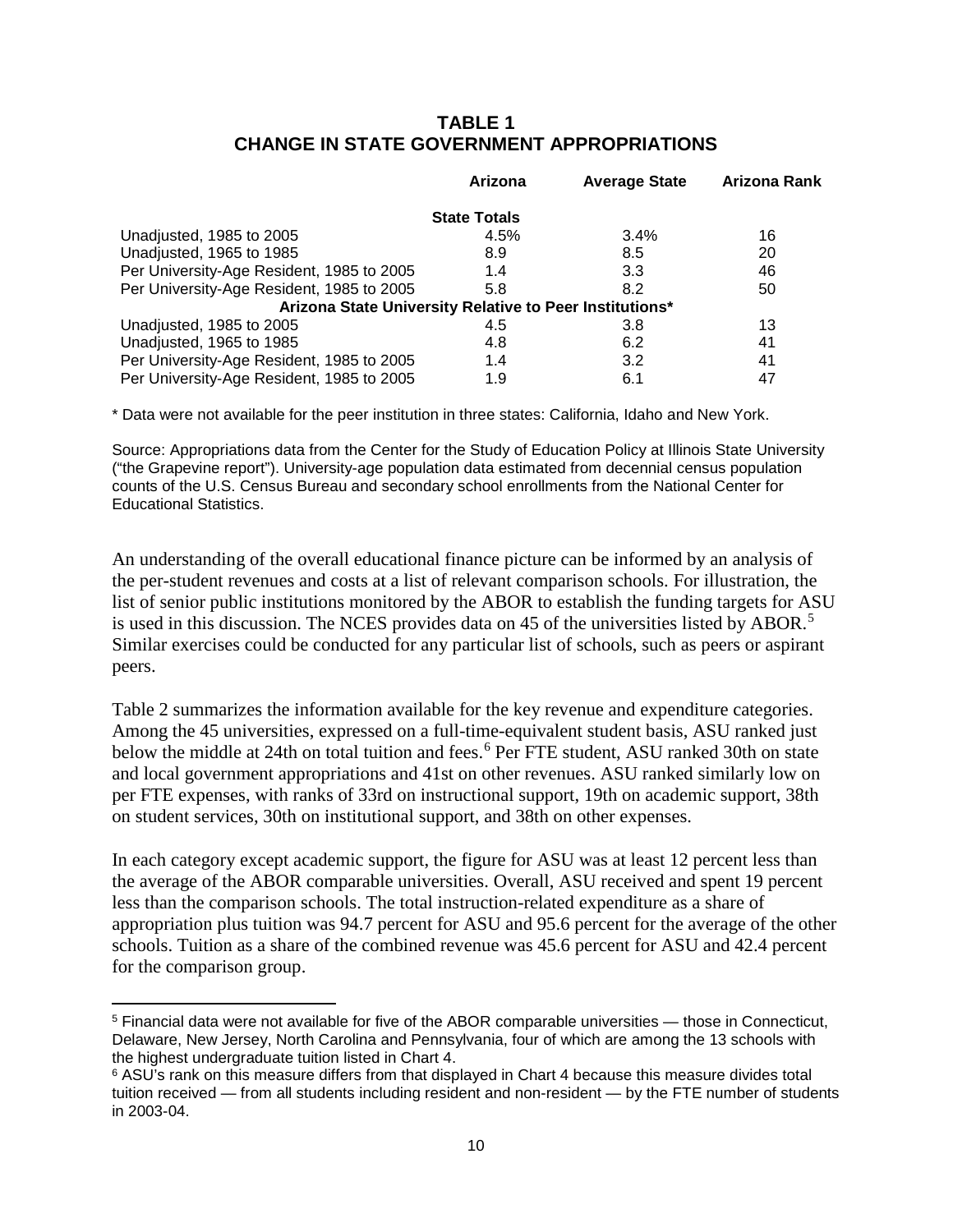## **TABLE 2 A COMPARISON OF THE FINANCES OF ARIZONA STATE UNIVERSITY AND THE AVERAGE OF 45 SENIOR PUBLIC INSTITUTIONS\*, 2003-04**

|                                                      | <b>ASU-Tempe</b> | Peer Average | <b>Difference</b> |
|------------------------------------------------------|------------------|--------------|-------------------|
| <b>Revenue Per Full-Time-Equivalent Student:</b>     |                  |              |                   |
| Total (resident and nonresident) Tuition Revenue     | $$5,449**$       | \$6,221      | $-12%$            |
| State and Local Government Appropriations            | 6.507            | 8.452        | $-23$             |
| Total                                                | 11,956           | 14,673       | $-19$             |
| <b>Expenditure Per Full-Time-Equivalent Student:</b> |                  |              |                   |
| Instruction                                          | 6,677            | 8.718        | $-23$             |
| Academic Support                                     | 2.395            | 2.334        | 3                 |
| <b>Institutional Support</b>                         | 1.524            | 1.866        | $-18$             |
| <b>Student Services</b>                              | 722              | 1.105        | $-35$             |
| Total                                                | 11.318           | 14.023       | $-19$             |
| <b>Expenditure as a Share of Revenue</b>             | 95%              | 96%          | -1                |

\*Data for universities in Connecticut, Delaware, New Jersey, North Carolina and Pennsylvania were not available among the 50 senior public institutions specified by the Arizona Board of Regents. \*\*This estimate, compiled by the NCES, represents total tuition revenue, for the Tempe campus, from all students (residents and nonresident) divided by total FTE's on the Tempe campus.

Source: National Center for Educational Statistics.

#### **A Simple Simulation**

A simulation was run to provide insight on two questions: What level of spending is appropriate? What should be the proportions funded by tuition revenues and by state appropriations? Two assumptions are made in the simulation:

- Spending at the level of the average school in the ABOR list delivers desired quality.
- Benchmarking tuition and state appropriations at levels comparable to the average school on the ABOR list provides compliance with the constitutional mandates.

Using the NCES data for 2003-04, simulations were run to determine levels required to make funding per FTE student at ASU at or near the average of the list of ABOR senior public universities. The simulations are based exclusively on expenditure and revenue data directly related to the instructional operations of the institutions.<sup>[7](#page-12-0)</sup> Table 3 depicts the results of these simulations. Spending at ASU is compared with levels of spending at the 45-school mean, at 90 percent of the 45-school mean, and at 110 percent of the 45-school mean. The simulations alter ASU tuition and appropriation numbers to produce ratios that match the average school in the survey, with total tuition revenues representing the same share of total revenue as it does for the comparison group. The simulations also align spending on instruction-related items to 94.7 percent of the total tuition and government support and adjust tuition to 42.4 percent of combined revenue, to match the percentages observed in the 45-state sample. To attain

<span id="page-12-0"></span> $<sup>7</sup>$  This is an important omission. Many schools in the comparison list generate considerable revenue from</sup> their research efforts and from private funding, allowing them to spend more on research and on infrastructure needs.  $\overline{a}$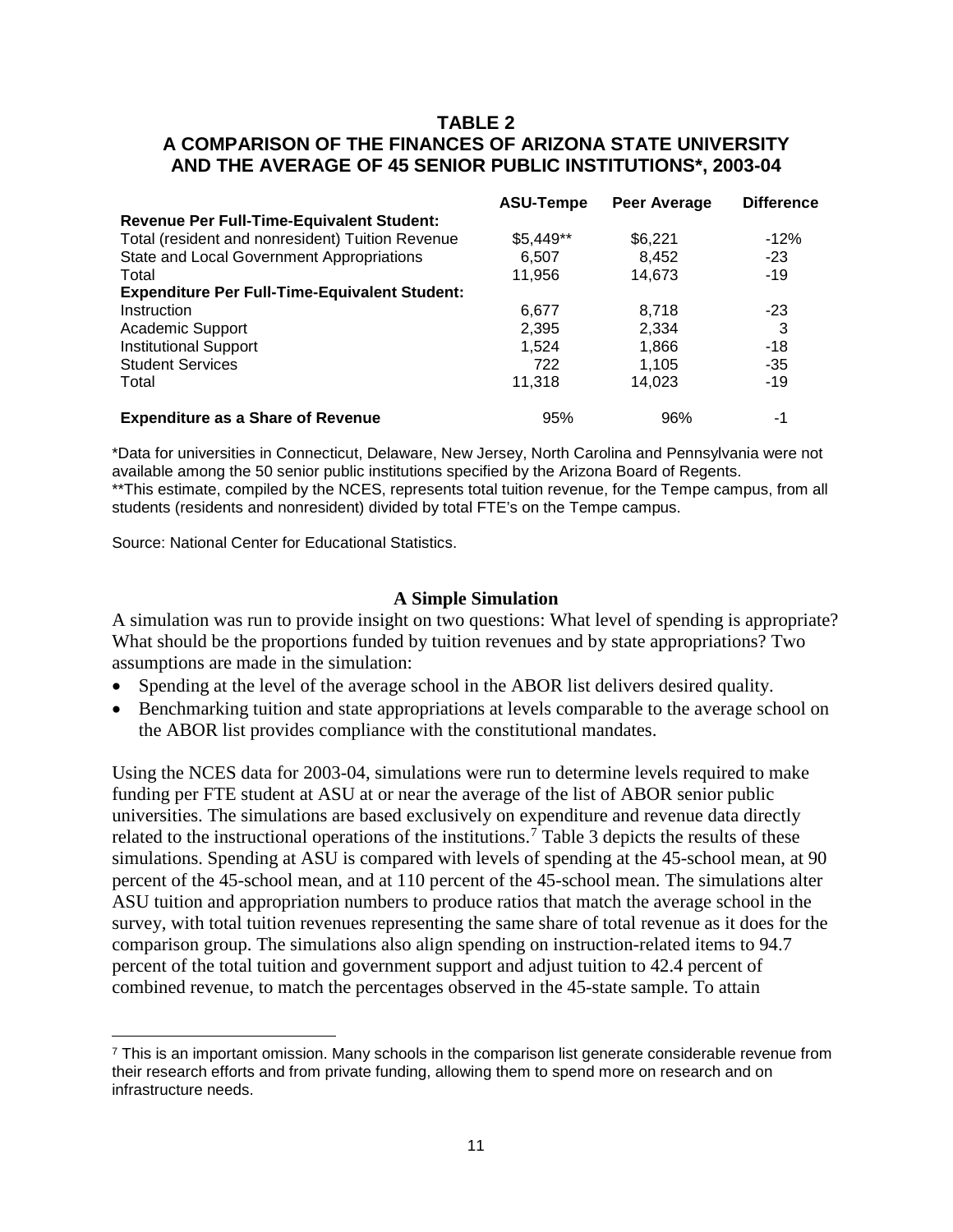## **TABLE 3 SIMULATION RESULTS FOR ARIZONA STATE UNIVERSITY, 2003-04**

|                                                     |          | <b>Current</b> |
|-----------------------------------------------------|----------|----------------|
| Per Full-Time-Equivalent Student                    | Level    | Shortfall*     |
| 90 Percent of Peer Average:                         |          |                |
| Total (resident and nonresident) Tuition Revenue    | \$5,599* | \$150*         |
| State and Local Government Appropriations           | 7,607    | 1,100          |
| Total Revenue from Tuition, Fees and Appropriations | 13,206   | 1,250          |
| <b>Total Instructional Expenditures</b>             | 12,621   | 1,303          |
| 100 Percent of Peer Average:                        |          |                |
| Total (resident and nonresident) Tuition Revenue    | $6,221*$ | $772*$         |
| State and Local Government Appropriations           | 8,452    | 1,945          |
| Total Revenue from Tuition, Fees and Appropriations | 14,673   | 2,717          |
| <b>Total Instructional Expenditures</b>             | 14,023   | 2,705          |
| 110 Percent of Peer Average:                        |          |                |
| Total (resident and nonresident) Tuition Revenue    | 6,843*   | 1,394*         |
| State and Local Government Appropriations           | 9,297    | 2,790          |
| Total Revenue from Tuition, Fees and Appropriations | 16,140   | 4,184          |
| <b>Total Instructional Expenditures</b>             | 15,425   | 4,107          |

\*The simulation reflects changes in "total" tuition revenue that would be required to attain parity. The simulated changes could conceivably rely more or less on increments to the resident and nonresident components of tuition revenue.

Source: Simulations using National Center for Educational Statistics data.

expenditures on instruction at 90 percent of the 45-state average, tuition revenue per FTE student at ASU would need to increase about \$150 overall and the appropriation would need to increase about \$1,100 per FTE. Per FTE student, increases of \$772 in tuition and \$1,945 in the appropriation would allow spending at ASU to equal the average level observed in the 45-state sample. A target of 110 percent of the 45-state average would require \$1,394 and \$2,790 in additional tuition and appropriation per FTE student. The simulation reflects changes in "total" tuition revenue that would be required to attain parity. The simulated changes could conceivably rely more or less on increments to the resident and nonresident components of tuition revenue.

## **Comparison to the University of Michigan**

An alternative simulation analysis can be conducted by picking a list of target or aspirant peer schools. For example, the Goldwater Institute recently released a report that suggested ASU emulate the financial strategy adopted by the University of Michigan because the UM is ostensibly less reliant on government support for funding its total operations.

Table 4 reports the 2003-04 NCES revenue and expenditure data per FTE student for ASU and the UM. ASU's figures were far below those of the UM in every category. Total tuition revenue at the UM is considerably higher per student than the undergraduate level reported in Chart 4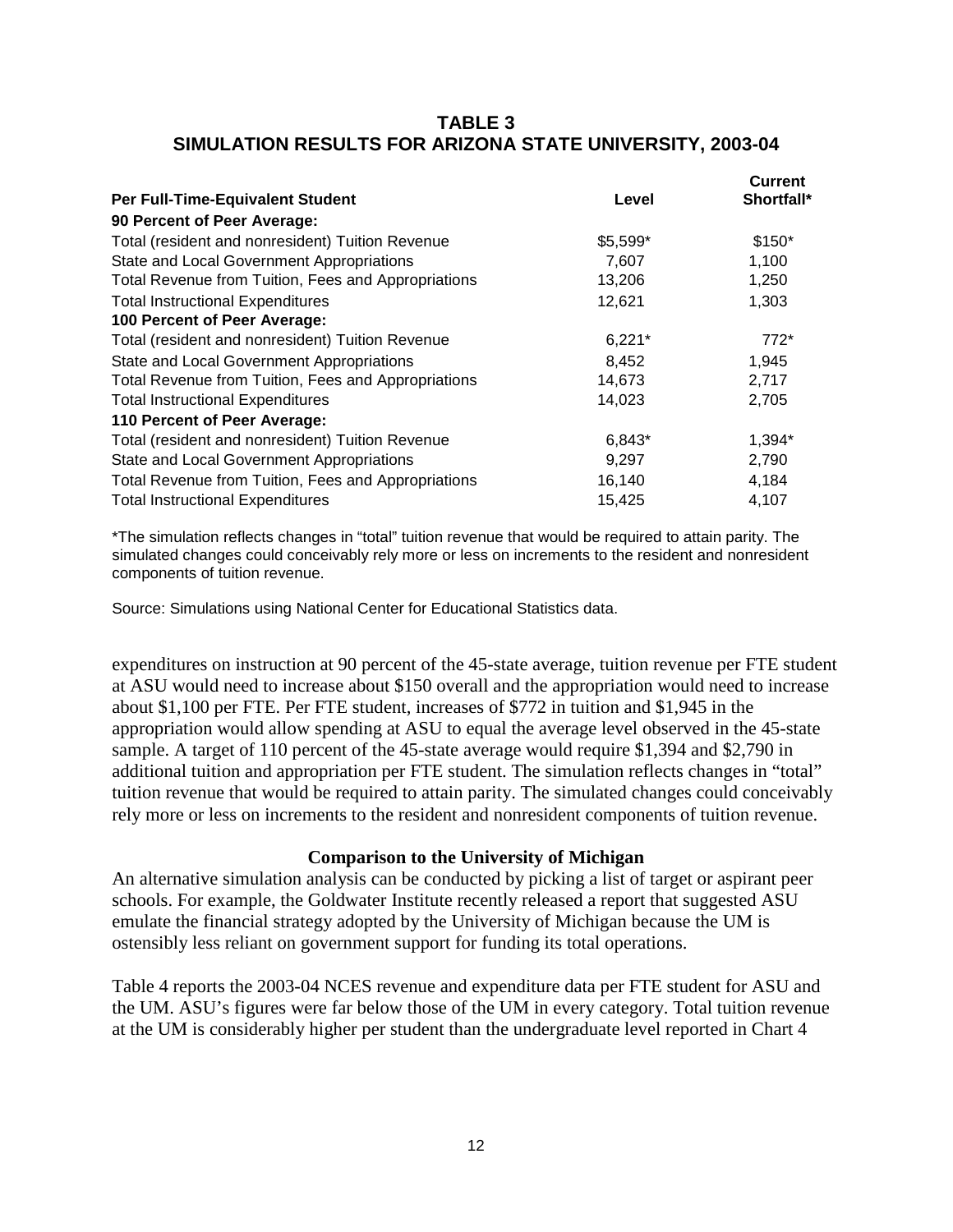## **TABLE 4 A COMPARISON OF THE FINANCES OF ARIZONA STATE UNIVERSITY AND THE UNIVERSITY OF MICHIGAN, 2003-04**

|                                                      | <b>ASU-Tempe</b> | UM-Ann<br>Arbor | <b>Difference</b> |
|------------------------------------------------------|------------------|-----------------|-------------------|
| Revenue Per Full-Time-Equivalent Student:            |                  |                 |                   |
| Total (resident and nonresident) Tuition Revenue     | $$5,449^*$       | \$13,815        | $-61%$            |
| State and Local Government Appropriations            | 6,507            | 8.181           | $-21$             |
| Total                                                | 11,956           | 21,996          | $-46$             |
| <b>Expenditure Per Full-Time-Equivalent Student:</b> |                  |                 |                   |
| Instruction                                          | 6.677            | 15.602          | -57               |
| Academic Support                                     | 2,395            | 3.714           | $-36$             |
| <b>Institutional Support</b>                         | 1.524            | 2,419           | $-37$             |
| <b>Student Services</b>                              | 722              | 1.347           | -46               |
| Total                                                | 11,318           | 23,082          | $-51$             |
| <b>Expenditure as a Share of Revenue</b>             | 95%              | 105%            | $-10$             |

\*This estimate, compiled by the NCES, represents total tuition revenue, for the Tempe campus, from all students (residents and nonresident) divided by total FTE's on the Tempe campus.

Source: National Center for Educational Statistics.

 $\overline{a}$ 

because out-of-state tuition at the UM is nearly four times greater than in-state tuition and UM enrolls a high proportion of out-of-state students.<sup>[8](#page-14-0)</sup>

Targeting a fee structure comparable to the University of Michigan would result in ASU being more reliant on tuition than is currently the case but state appropriation increases also would be required.

#### **Simulation Caveats**

In drawing implications from these simulations it is important to note that different prescriptions for funding will depend upon the choice of peer or aspirant peer schools, that differences in revenues and expenditures take place each year, and that research revenues and expenditures (omitted from the simulations) are important for high quality universities. The data in these simulations is taken from FY 2003-04, the year that comparison school data are available. It is likely that the percentage disparities between ASU and the comparison schools remain and that would be a more useful metric, for comparison and drawing conclusions about funding shortfalls, than the actual numbers at this juncture.

<span id="page-14-0"></span><sup>&</sup>lt;sup>8</sup> The presence of a medical school at the UM but not at ASU contributes to the higher UM per student figure. Also missing from the comparison is that the UM is able to spend substantial amounts per FTE student due to earnings from their \$5 billion endowment and from research activities.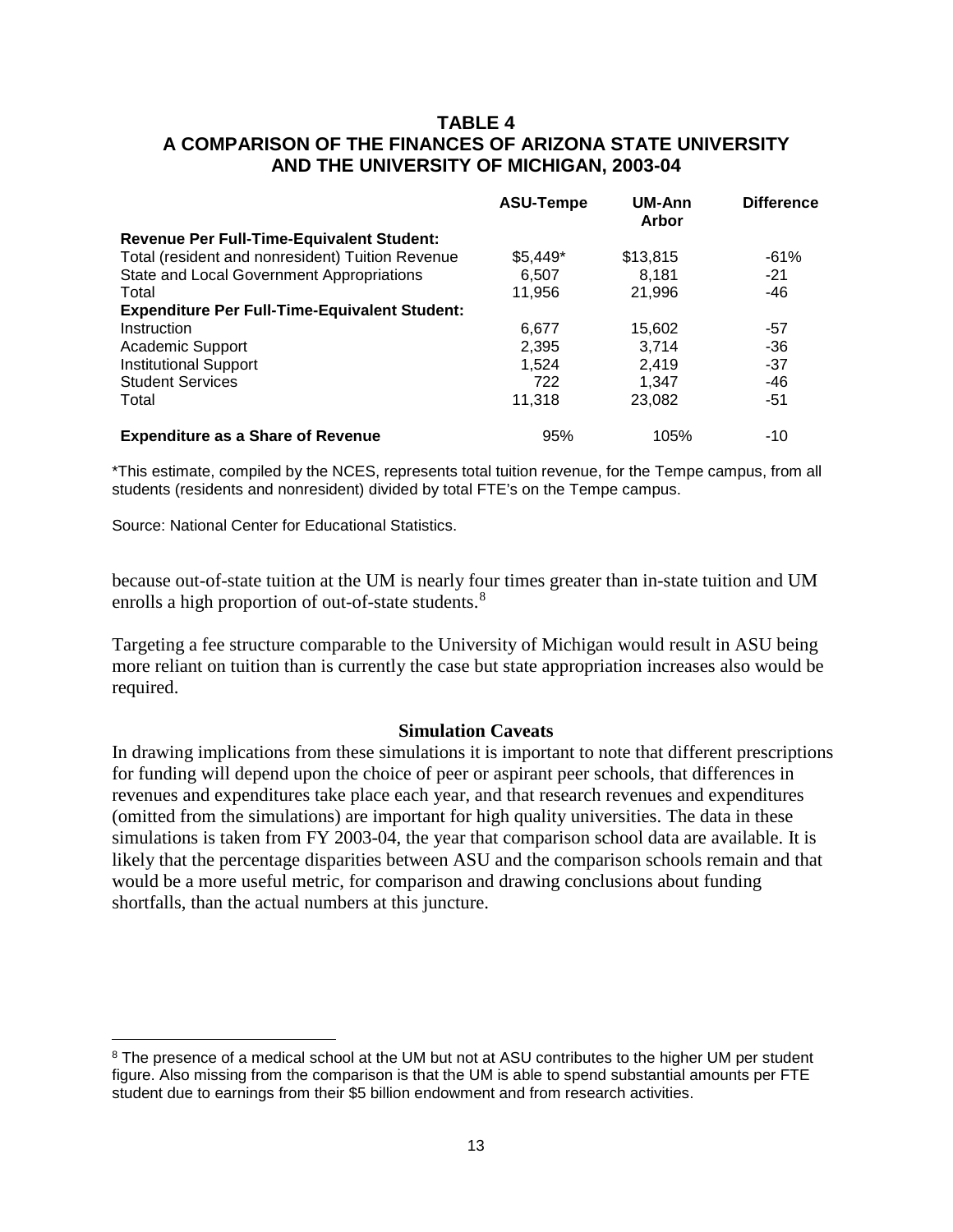**RE-EXAMINING THE INTERPRETATION OF "AS NEARLY FREE AS POSSIBLE"** The current ABOR policy of keeping tuition and fees within the bottom third of the states' senior public institutions is one of many possible interpretations of fees being neither excessive nor unreasonable. Taken broadly, the interpretation of "as nearly free as possible" has two possible extremes:

(1) A possible interpretation of the Constitution is that the framers of the Constitution intended education to be a public good and therefore truly "as nearly free as possible" to the student. The primary and secondary school (K-12) system is indeed nearly free to the student, being supported almost entirely by proceeds from the state land trust and state appropriations that originate with tax payments made by all residents (and some non-residents). Article 11, Section 6 of the Constitution makes no differentiation between universities and the K-12 system. Thus, under this interpretation and coupled with the legislative obligation set out in Article 11, Section 10 of the Constitution, the vast bulk of the funding of the universities should come from legislative appropriation, as is the case in the K-12 system. Using this interpretation, tuition could be considerably lower than the current figure. However, as the simulations suggest, state support would have to be far higher in this case to keep the spending on instructional services from being even further below the average amounts spent in other states.

(2) Using the Supreme Court's interpretation, tuition could be set at the highest level possible without becoming excessive or unreasonable. Tuition similar to that charged by the most expensive state universities — adjusted for differences in costs, student demographics, and availability of financial aid among these states — could be considered "reasonable." However, such a high level might be considered "excessive." Thus, tuition — again adjusted for costs, demographics and financial aid — might be targeted instead to be equal to that charged by the average state. Alternatively, tuition as a proportion of total university revenue or combined tuition and appropriation might be used as targets, as in the simulation conducted in the previous section.

Either of the interpretations in (2) would result in tuition higher than the current figure. Before any adjustment for costs, demographics or financial aid, tuition at ASU is nearly 30 percent less than the average ABOR comparable institution and 57 percent less than the average of the five institutions with the highest tuition (which includes the University of Michigan). Setting tuition higher than the current figure is more consistent with the concept of user fees (promoting more responsibility and accountability on behalf of the consumer and producer) and would recognize the high private returns that accrue to investment in college education. Even if tuition was increased, the Legislature still would be bound by the constitutional mandate to provide appropriations for the development and improvement of the educational institutions.

Higher tuition levels need not be "excessive or unreasonable" as a result of several key considerations:

• Higher tuition need not necessarily pose an undue financial burden. Various studies have indicated that financial barriers are not a significant impediment to earning a university degree due to the numerous financial aid programs that are available. (See the Federal Reserve Bank of Minneapolis December 2005 article "Is College Unaffordable?" and pages 19 to 23 and 54 to 56 of the October 2005 report "The Value of Higher Education: Individual and Societal Benefits" available at [http://economist.asu.edu/p3/education.](http://economist.asu.edu/p3/education)) Moreover, tuition increases traditionally are accompanied by enhanced financial aid packages targeted at those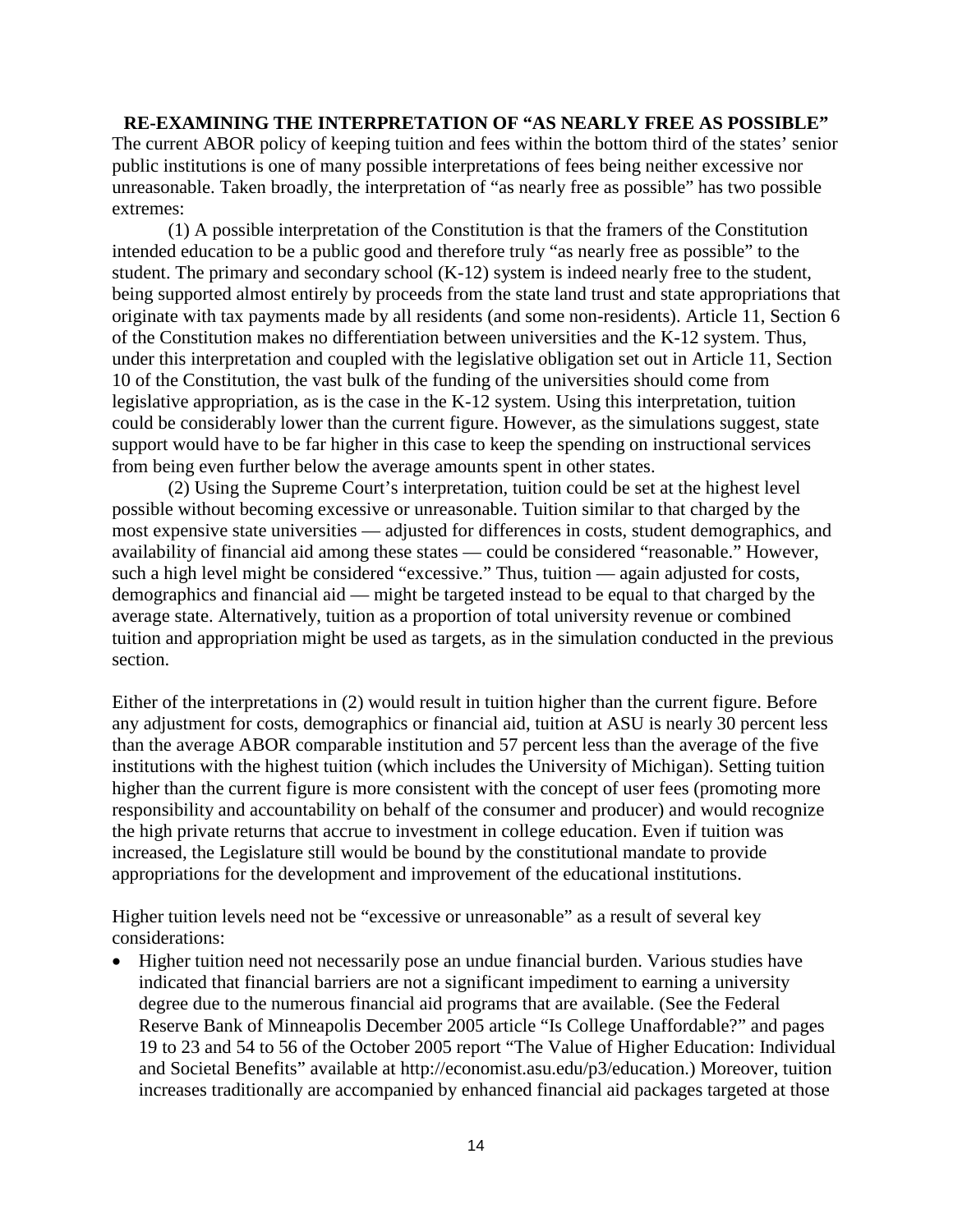individuals with the least capacity to finance their own education or access existing capital market outlets.

- A university graduate realizes a very substantial return in the form of higher wages over his/her working life relative to the student's investment in higher education (the payment of tuition and the loss of earnings while a student). (See pages 12 to 18 of the October 2005 report. This suggests that substantially higher tuition is justifiable (again assuming that financial assistance is available to those initially unable to pay the higher tuition). The rate of return from attaining a university degree was estimated at 11.7 percent for men and 11.6 percent for women in the October 2005 report, well above the average stock market return of 7 percent. The calculations were based on the difference in average wages received over a lifetime between university and high school graduates, foregone earnings while a student attends college, and average tuition at public and private universities of \$15,000 per year (at public universities, this figure includes the value of the government appropriation per student as well as tuition). Thus, the private return would be even higher if calculated using only actual ASU tuition of just more than \$4,000 per year. Even if the direct cost of attending college were doubled to \$30,000 per year, the private rate of return still would exceed 9 percent for men and be 8.5 percent for women.
- In the competitive environment for high quality research and teaching faculty, universities face increasing cost pressures and are challenged to realize productivity efficiencies that take place across industries. Higher tuition revenues invested in a manner that meets these cost challenges is an effective investment for students — the most important stakeholder in the enterprise.
- Increasing tuition revenues is one of the few tools available to universities faced with lessthan-sufficient growth in state appropriations and pressure to maintain or raise quality. Greater reliance on tuition as a proportion of total resources enhances efficiency by linking the services rendered by the producer to the price paid by the consumer.
- Tuition at Arizona universities is well below that paid by students at peer and especially aspirant peer institutions